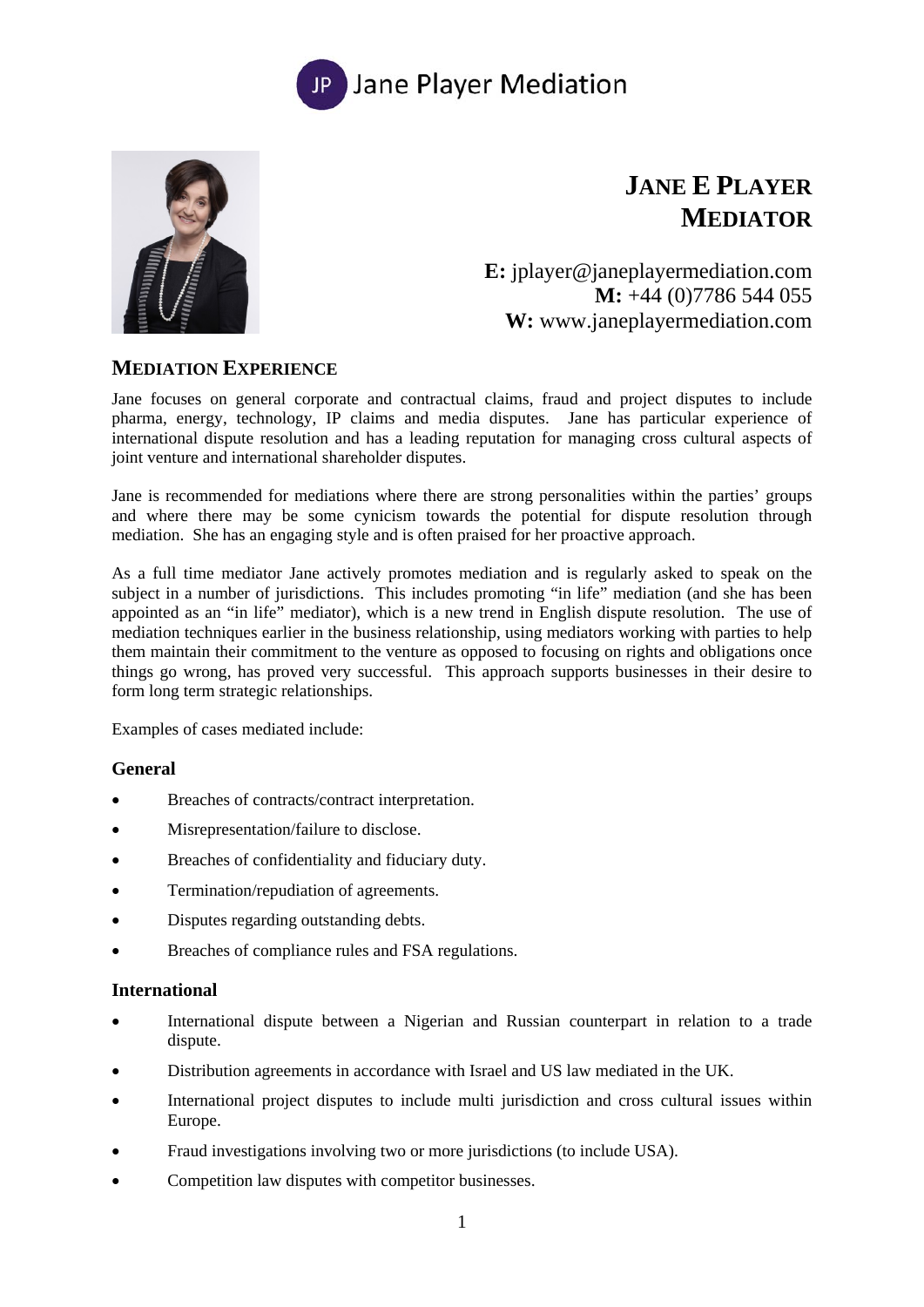

- Joint venture disputes between two large multinationals with regard to investments in the Indian market.
- Dispute between Korean and Egyptian car manufacturers on breach of joint venture agreement.

## **Projects Disputes**

- Disputes on IT Telecoms projects where disputes have arisen over failed milestones and breach of contract/negligence actions for not fit for purpose systems.
- PPP/PPI projects to include the construction industry.
- Finance projects where the bank or insurer has acted as the lost payee under an insurance policy backing a project which then fails.
- International, Turkish and Asian communication projects dispute.
- Spanish and South American development scheme dispute.

## **IP Disputes**

- Copyright and licensing disputes in the publishing, telecoms and IT industries.
- Media IP/IPR disputes.
- Banking disputes which involve the security taken over IPR rights.

#### **IT/Telecommunications**

- Interconnection agreement between large telecoms operator and service provider.
- Software licence disputes following formal tender process for the implementation of body shop management software for vehicle repair body shops.
- Breach of contract. Acting for the supplier and customer on turn key projects as well as design only and/or maintenance only projects in the telecommunications and IT sectors.
- Regulatory disputes involving licence fees.
- Professional negligence against other professionals to include solicitors and accountants and IT/Telecoms experts.
- UCTA case for communications parties to include allegations of EU dominant position in the market.
- Software licence disputes and the valid transfer of software licences.

## **Media/Entertainment**

- High profile defamation claim against senior executive at a worldwide broadcasting organisation.
- Film finance disputes to include distributor disputes and producer/financier disputes. Also to include professional negligence against film solicitors who had incorrectly protected their client's position.
- Defamation actions to include breach of confidence within media and publishing industries as well as corporate defamation actions.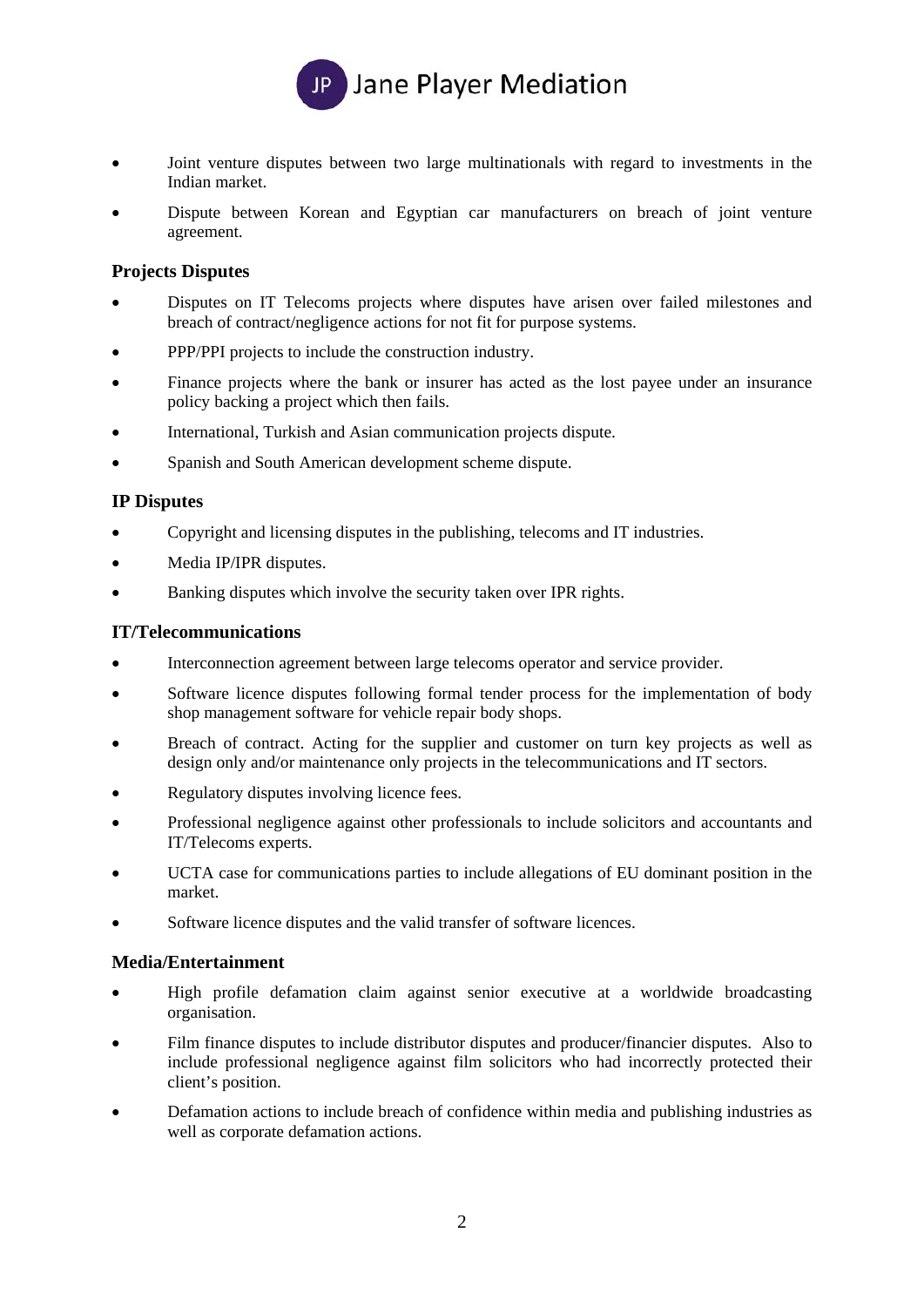

### **Professional Negligence**

- Various disputes in relation to solicitor, accountant, surveyor and specialist expert negligence.
- Medical practice disputes to involve professional negligence and partnership law issues.
- Architects negligence.
- Patent agents negligence.

#### **Banking and Finance Disputes**

- Dispute relating to the debts arising out of the Irish banking crisis involving complicated corporate debt owed by a construction company following the death of the main shareholder.
- Breach of mandate disputes.
- Consortium disputes where there are multi party banks involved and disputes arise out of priorities on loan repayment distributions.
- Dispute between 2 large IFA businesses.

#### **Insurance**

- Dispute between an accountancy firm and a client where the client's allegations were that negligent tax advice had been given which caused a loss to the Claimant's business. The insurers and the insured were relevant parties to the mediation and this had an effect on the outcome.
- Acting as co-mediator for a large financial services dispute where there were multiple banks involved against two debtors and the insurers were in a third room interested in the outcome and playing a small part in the solution.
- Mediated disputes for parties where there was insurance backing relevant to the mediation settlement. In the most part, the insurers did not attend the mediations but were available by telephone.
- Mediation advocate in a dispute for a large disaster recovery claim against an insurance company. Jane acted for the insured in a mediation which was ultimately resolved.

#### **Personal style**

- "*Able to retain confidence of the client in mediation process in extremely difficult circumstances.*"
- "*Extremely professional in using her mediation skills.*"
- "*Approachable, can do, calm, personable, patient and thoughtful.*"
- "*Many mediators understand the legal issues but Jane combines this with the emotional intelligence that can be the difference between a wasted day and a successful outcome.*"
- "*Jane's proactivity and people skills were key in enabling the parties to reach agreement.*"
- "*Strikes a good balance between empathy with the client and the harsh reality of litigation.*"
- "*We were very pleased with Jane and the way she conducted the mediation.*"
- "*Good on coming up with ideas, discussing tactics and quick to pick up on reality testing, questioning etc.*"
- "*Determined to explore every possible option rather than giving up.*"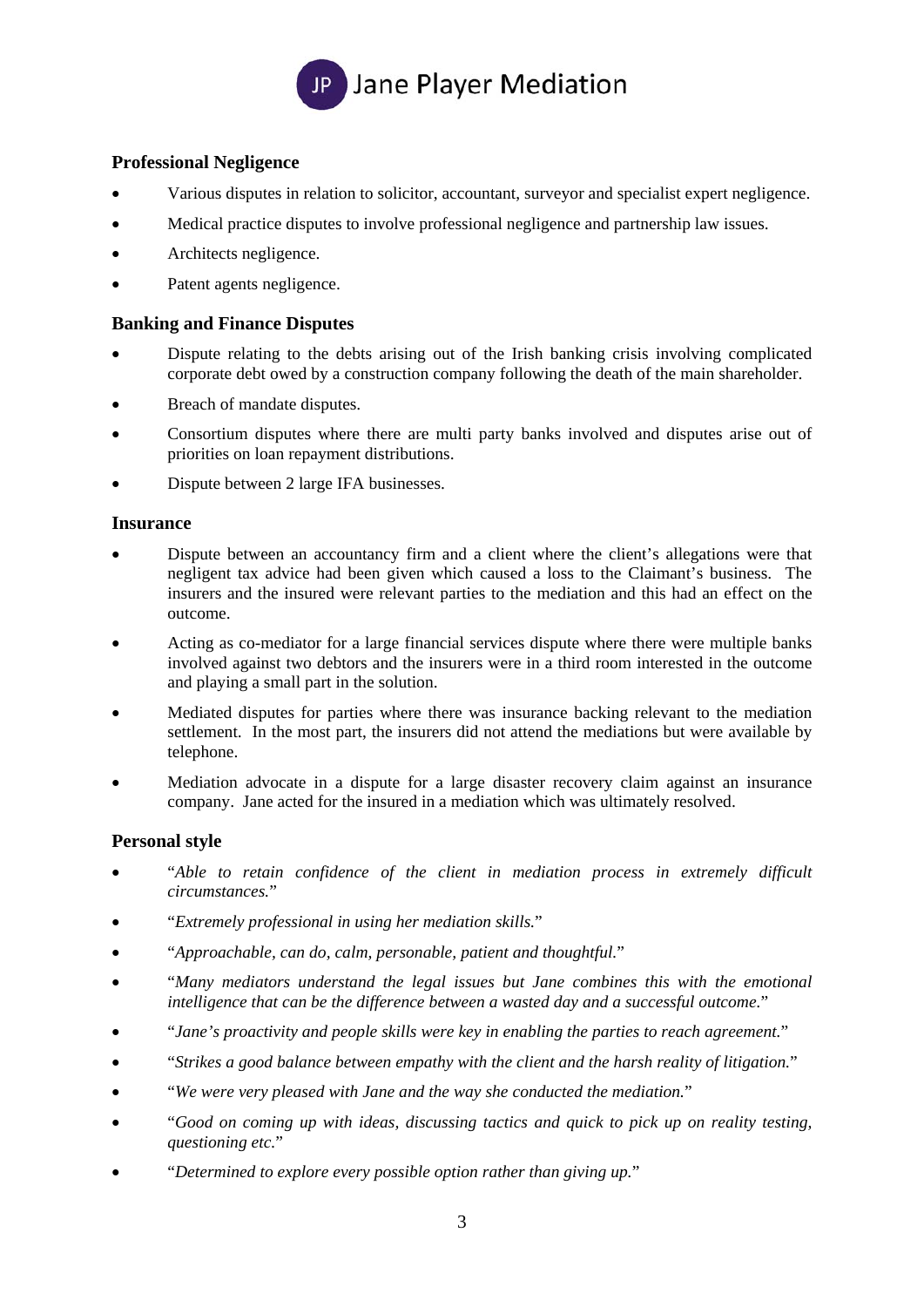

- "*Highly constructive and added greatly to the process.*"
- "*Good rapport with the principals.*"
- "*Obviously a very good lawyer, excellent interpersonal skills, a really warm and likeable person – a great asset to the mediation community.*"
- "*She was excellent. She worked hard with us and built rapport well with our client. I would be happy to use her again in the future.*"
- "*Jane had a very thorough approach to the mediation.*"
- "*We were very impressed by Jane. She is very personable and conciliatory. She is a good listener.*"
- "*We were very pleased with Jane and will be happy to work with her again.*"
- "*She did a good job in helping the parties see where they could settle.*"
- "*I was very impressed by Jane. She had a very quick grasp of all the key legal issues and was very familiar with all of the points so as to ensure that all parties could make as good a use of the time available as possible.*"
- "*Her ability to identify common ground and to debate and challenge ideas was excellent and she was key in achieving the settlement.*"
- "*Her manner and style was also good calm and understanding of the clients' concerns but firm and in control at all times. My clients were also impressed.*"
- "*Jane is not afraid to get stuck in and work with the parties towards a settlement.*"
- "*Jane's manner helped us persuade well meaning but ill-advised defendants that a mediated resolution was a good result for them.*"
- "*Jane mixes a tenacious and involved style with a warm personality that brings all the parties together. She is excellent at rapport building.*"
- "*Despite being a lawyer, Jane was good at steering clear of the law and ensuring that the clients' commercial interests were best served on the day.*"
- "*The most recent mediation was a traumatic experience for the clients. It was on the rocks for a good while. That we steered through to calmer waters was in large part due to Jane's perseverance, wisdom and good humour.*"
- "*Jane shows an extraordinary ability to identify commonality of issues and puts a very positive slant on issues where parties appear miles apart. She remains encouraging and nonjudgmental yet directional. My experience of using Jane has been incredibly positive.*"
- "*I had all but given mediation up as a pointless step and additional cost in hotly contested commercial disputes until I used Jane. Jane has such enthusiasm for the process spurred on by an impressive 100% success rate at settlement that she keeps the parties negotiating when others might give up and go home. This is what sets her apart. She doesn't give in.*"

## **Other dispute resolution experience**

- Early neutral evaluation, arbitration, expert determination.
- Part of CEDR faculty for CEDR Mediation Training Courses.
- Series of training for the International teams at previous law firms on cross cultural mediation and dispute resolution.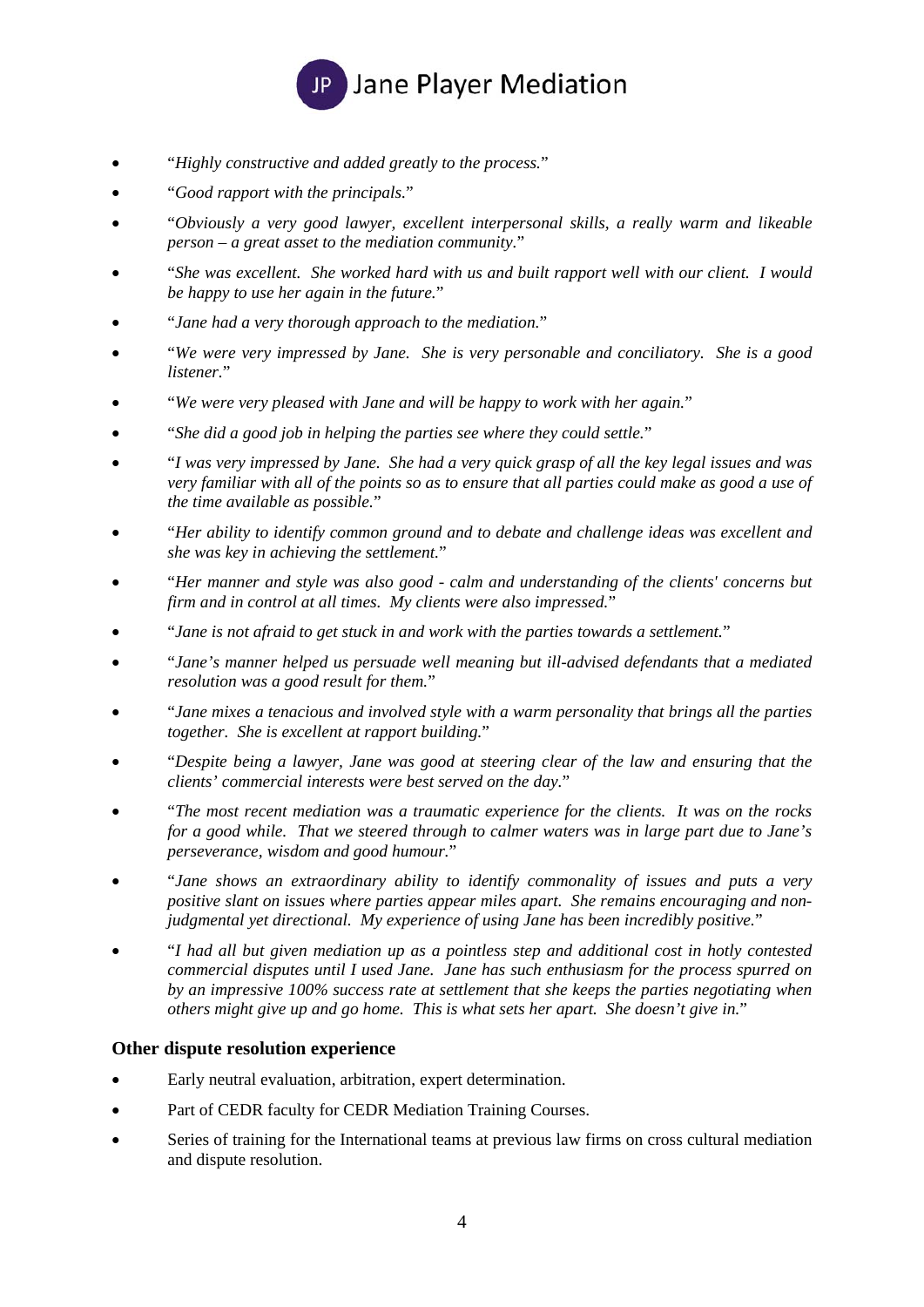

Government and Local Authority training for mediation.

# **PUBLICATIONS AND SPEECHES**

- To be published: Chapter contribution to publication on International IP Mediation, Kluwer International
- To be published: Contribution to the Special Issue on Mediation in Corporate Disputes, European Company Law (edited by Kluwer)
- July 2016: Lawyer Monthly article "*The shifts in the international mediation landscape, the complexities of mediating daily, and what the best way to bring two parties together is*"
- November 2015: Co-chaired the 6th ICC International Mediation Conference in Paris "*Mediating for a Better Business Outcome*"; "*New Trends in Business Mediation*"
- October 2014: IBA Conference, Tokyo "*Mediation as an alternative method to resolve intellectual property disputes*"
- October 2014: ICC Conference for in-house counsel "*Use of Mediation*"
- May 2014: Intellectual Property Mediation Conference, Alicante, Spain, "*IP mediation techniques for breaking stalemate*"
- 2014: Co-wrote chapter for latest Mediation Handbook entitled "*Mediation in Energy Disputes*" by David Richbell
- November 2013: ICC & IBA Mediation Conference, Dubai, UAE "*How one best starts a mediation –on its own or in conjunction with proceedings*"
- October 2013: IQPC Corporate Counsel Exchange, Netherlands "*Dispute Wise Management*"
- September 2013: International Academy of Mediators Conference, Paris, France "*What drives and hampers mediation in Europe?*"
- August 2013: WIPO article "*Vive la resolution! attitudes on technology mediation*" published in Intellectual Property magazine
- April 2013: IQPC Corporate Counsel Exchange, London "*Mediation … Exploding the myth?*"
- February 2013: ICC 4th International Mediation Conference, Paris, France "*Controlling the choice and involvement of outside counsel*"
- October 2012: IBA Conference, Dublin "*Why not international mediation?*"
- March 2011: Nani Palkhivala Arbitration Centre's Annual International Conference on Arbitration – "*Improving the effectiveness of Arbitration in Infrastructure projects and joint ventures*"
- 2010: Co-wrote mediation chapter for "*International Intellectual Property Arbitration*" published by Wolters Kluwer
- October 2009: IBA Conference, Madrid "*Mediation Across the Sectors*"
- 2008: PLC article "*Resolving Deadlock through arbitration*"